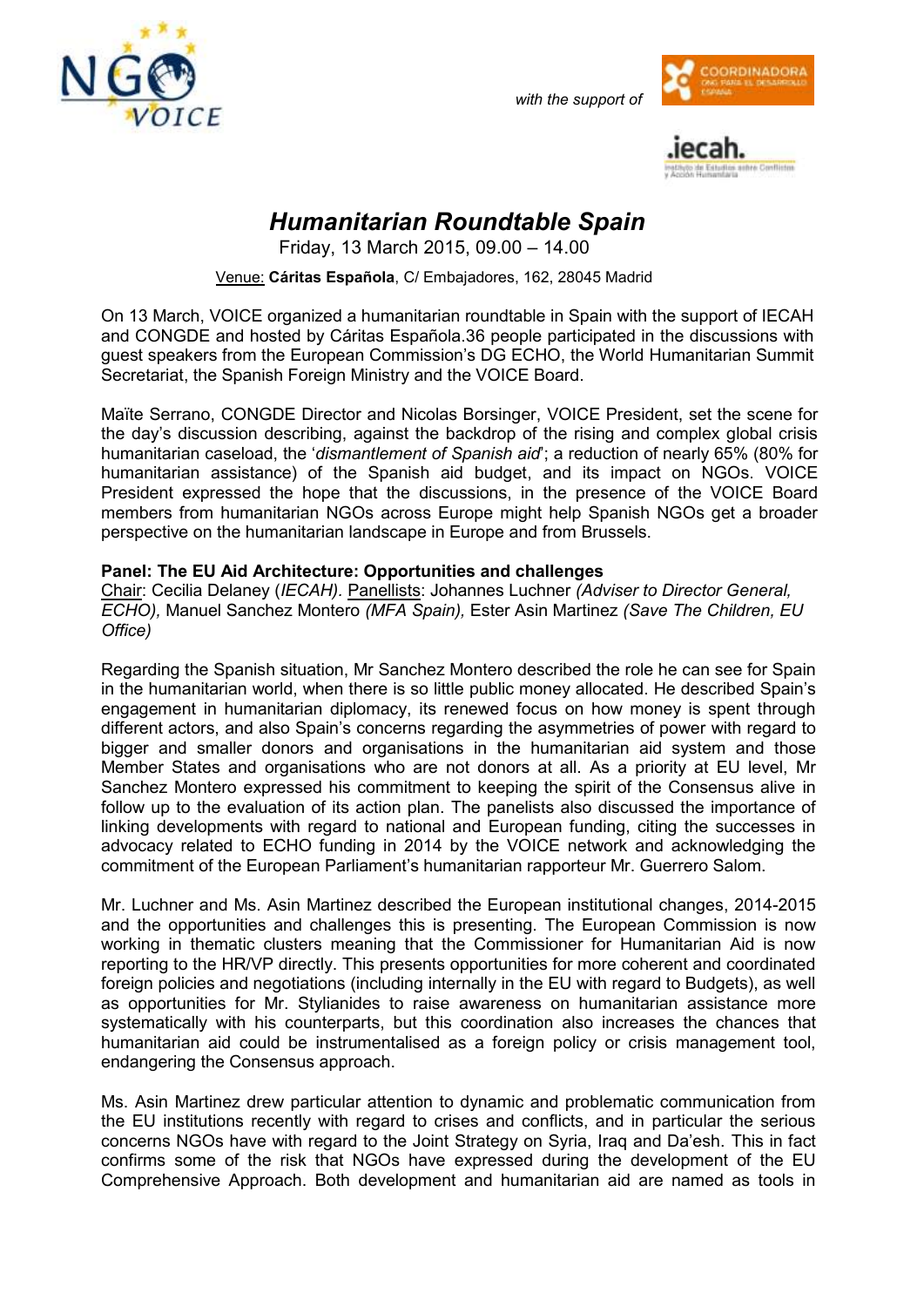defeating extremism and combatting terrorism, when in fact the reality is more complex and this is the objective of neither. She expressed the hope that the Member States would correct this miscommunication and that over time the new institutional structures would learn that maintaining the independence of EU humanitarian aid, protects ECHO, its partners and the aid beneficiaries, and is of crucial importance. Panelists agreed that the Syria strategy had been in some ways worrying and it should be followed closely.

Participants asked questions regarding ECHO's priorities in relation to the relationship with its partners, expressing the difficulty of balancing different donors' needs, while also seeking to fill the gaps created in public support for humanitarian aid by donors such as Spain dramatically decreasing their ODA. Mr. Luchner acknowledged that within ECHO discussions on the needs of the donor and the needs of the partner were always alive, touching on both the contractual, and the policy and regulatory framework for EU humanitarian assistance. He encouraged organisations to ensure their professional reputation and capacity to deliver as this would always be part of the elements in play. Donors do look to channel funds through larger grants, thereby encouraging partners into consortia, partially also in order to free up the management capacity for those small niche activities or organisations.

During the discussion an important point was also raised regarding public support for humanitarian action as an important tool in preserving the funding available and protecting humanitarian assistance. Communicating humanitarian principles without talking about them but rather their value as an operational tool was underlined as one strategy towards the public in this regard.

**Panel: The World Humanitarian Summit: what's next after the EOG consultation?**  Chair: Kathrin Schick (*VOICE)* Panellists: Anne Street *(CAFOD, UK),* Robert Smith (*WHS Secretariat*)*,* Lara Contreras *(Oxfam Intermón)* 

Mr. Smith of the WHS Secretariat presented the main trends in consultations so far and next steps towards the WHS. From CAFOD's perspective, Ms. Street expressed her optimism regarding the process, especially as it is a multi-stakeholder process where NGOs have a seat at the table, and she hopes NGOs take full advantage of this. CAFOD on its side has prepared reports on key issues it sees in relation to humanitarian effectiveness to feed into discussions with a specific focus on local actors. As regards the process at the regional consultation in Budapest, she expressed disappointment that areas of disagreement could not be more fully acknowledged and that the conflict theme appeared to be downplayed. In this regard the joint NGO statement on the humanitarian principles, as a sort of bottom line for NGOs was very useful. Ms. Contreras observed that from an Oxfam perspective, very few new and innovative approaches are coming out of the WHS consultations. Despite an effort to do so, new actors are not truly being included in the discussions – traditional actors seem reluctant to make space at the table. Protection of civilians is not getting the attention it deserves and the role of local actors, while prominent in discussions, still requires further action to be properly reflected.

During the interactive discussion, concerns were expressed about the WHS looking at every possible topic in relation to humanitarian effectiveness, except the role of the UN. Syria was cited as an example of where the transformative agenda had not been realised. Questions were also raised as to the distorting effect of the openness of the overall WHS discussions, where on the one hand the online consultations are open to everyone and on the other hand, it is not clear how expertise and existing influence within the system will be weighted in the end.

Several suggestions were made regarding humanitarian resourcing such as adopting humanitarian goals within ODA or examining cost effectiveness in regard to supply chain and logistical costs and associated savings through different implementing partners. With regard to local organisations and resourcing, the need to invest in first responders capacity was